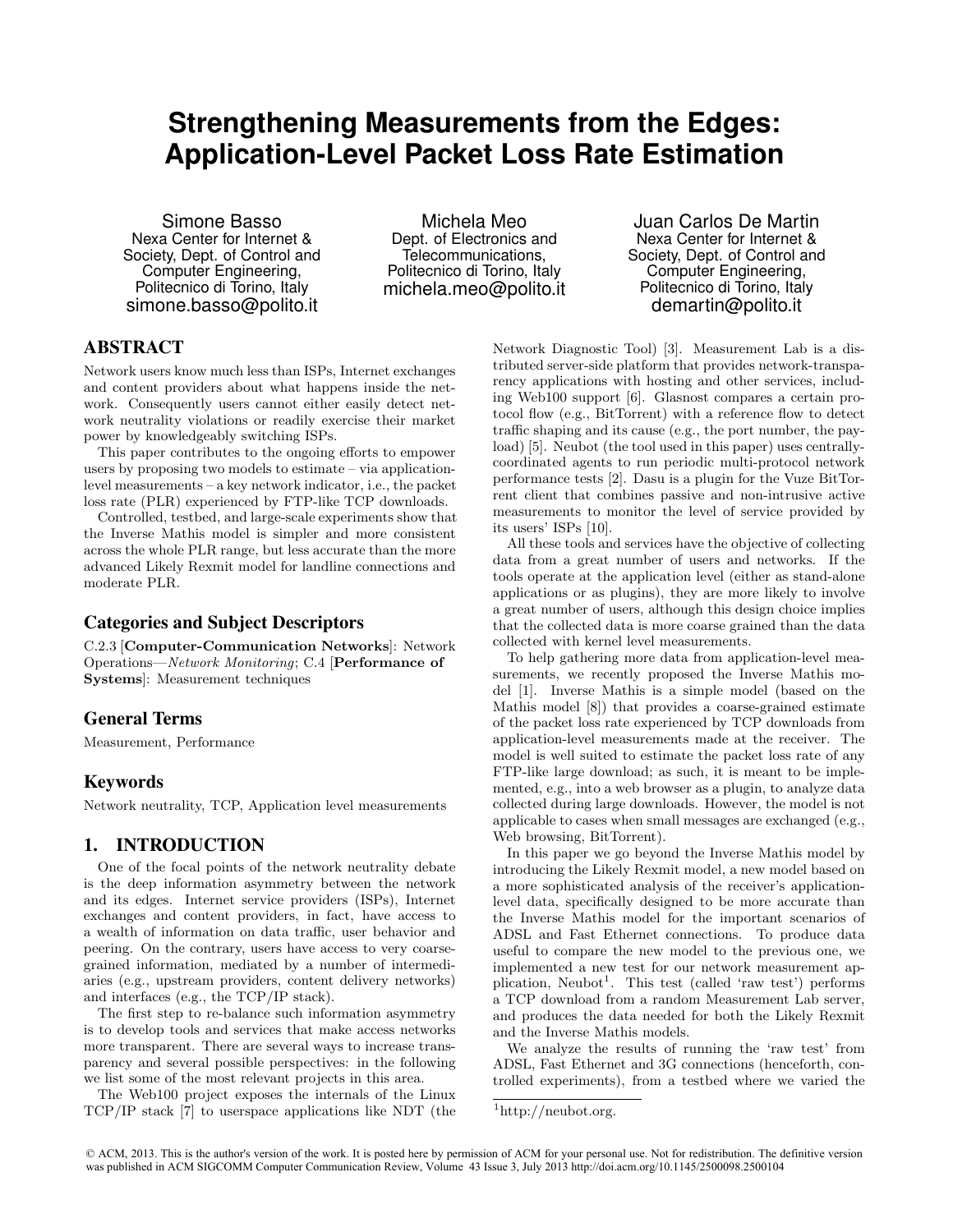packet drop rate (testbed experiments), and from the access networks of the 1,480 users that have so far installed Neubot (large-scale experiments).

The packet loss rate estimated by our models can be one of the many 'signals' that could feed a meta measurement system, such as the one envisioned by Palfrey and Zittrain [9], that collects insights from diverse sources (measurement tools, applications, content providers, ISPs) to measure the Internet from different perspectives and with different levels of precision, using coarse-grained results to trigger more specific measurements - a powerful approach to re-balance the information asymmetry currently disfavoring users.

The remainder of this paper is organized as follows. In Section 2 we describe the two models. In Section 3 we describe the 'raw test' implementation. In Section 4, 5 and 6 we describe the results of controlled, testbed and largescale experiments, respectively. In Section 7 we draw the conclusions.

## 2. MODELS DESCRIPTION

In this Section we recall the description of the Inverse Mathis model and we introduce the Likely Rexmit model.

Both models use information collected at the application level only; both address a single TCP connection downloading data at full speed; both assume that the flow lasts longenough to reach the equilibrium and that the impact of the initial transient is limited.

Consequently, both models can address HTTP and FTP downloads, but they can not properly model web browsing, since the browser typically fetches small objects, or BitTorrent-like peer-to-peer downloads, when small pieces are fetched from peers using request-response protocols.

Additionally, they can not properly model connections over very lossy links, when TCP never exits Slow Start, thus working in stop-and-wait mode.

### 2.1 The Inverse-Mathis Model

The Inverse-Mathis model [1] derives from the Mathis model, a well-known model that describes the macroscopic behavior of the TCP Congestion Avoidance algorithm and provides a simple formula to predict the goodput of a sustained steady-state TCP connection [8].

The Mathis formula predicts a TCP connection goodput given estimates of the packet loss rate (PLR) and of the round trip time (RTT). By inversion of the Mathis formula, we compute the Inverse-Mathis (Inv-M) estimated PLR (EPLR):

$$
EPLR_{Inv-M} = \left(\frac{MSS \cdot C}{goodput \cdot RTT}\right)^2 \tag{1}
$$

where:

- 1. goodput is computed by dividing the number of received bytes by the download time;
- 2. MSS is the maximum segment size;
- 3. RTT is the round trip time;
- 4. C is an empirical constant (defined by the original Mathis model) that incorporates the loss model and the acknowledgment strategy: when the loss model is random and TCP uses delayed ACKs, the value of this constant is 0.93.

The Mathis model assumes that the connection bottleneck is always the network, i.e., that the PLR is always greater than zero. As a consequence, the PLR estimated by Inv-M is never zero. This means that it cannot detect cases when there are no losses (e.g., when the performance is limited by an under-dimensioned receiver's buffer), in which case its PLR estimate cannot be trusted.

Moreover, the Mathis model makes the assumption that the RTT is constant and equal to the RTT measured by the TCP sender during the download. This assumption implies that the Inv-M model accuracy depends on the accuracy of the RTT estimate.

In our implementation, the RTT estimate is the connect delay (i.e., the time required for the connect() system call to complete). We use the connect delay because it is readily available at application level. However, this choice poses a problem. It is well known in literature, in fact, that (especially in the context of home networks) the average RTT during a download is higher than the one at connect time due to the gateway's queuing delay [4].

To quantify the error caused by the gateway's queuing delay, in the following Sections we will compare the results of the Inv-M model using connect delay to the results of the Inv-M model using the average Web100 RTT (a case later indicated as 'Benchmark Inverse Mathis', or B-IM).

## 2.2 The Likely-Rexmit Model

We designed the Likely Rexmit (L-Rex) model when we noticed the negative impact of the gateway's queuing delay on the average RTT and, in turn, on the Inverse Mathis model accuracy. We specifically designed L-Rex to be more accurate than Inverse Mathis for ADSL and Fast Ethernet connections, which are, with cable, the most commonly used landline connections.

The model is called 'Likely Rexmit' because it analyzes the application-level dynamics of the recv() system call to identify likely 'rexmit' (i.e., retransmission) events.

To better understand L-Rex, it is useful to describe the steps we made to design it. We started from the empirical observation of what happens at the application receiver side of ADSL and Fast Ethernet connections:

- 1. since recv() returns as soon as data is available, it is usually triggered at the reception of segments. Typically, in slow networks (e.g., ADSL) one segment is received at a time, while faster networks (e.g., Fast Ethernet) receive one or two segments with similar probability. In short, any level 2 connection has its typical number of bytes returned by recv();
- 2. during a burst of packets, the time elapsed between the occurrence of two consecutive recv()s is very small, because many back-to-back packets are received.
- 3. between two consecutive bursts there is typically a 'silence period', which is usually smaller than one RTT. If the pipeline is full, however, the receiver sees the continuous arrival of more-or-less equally-spaced segments (i.e., there is no silence period).

Successively, we observed what happens after a loss:

4. the silence period is longer than usual (typically more than 1 RTT). In fact, recv() cannot return because it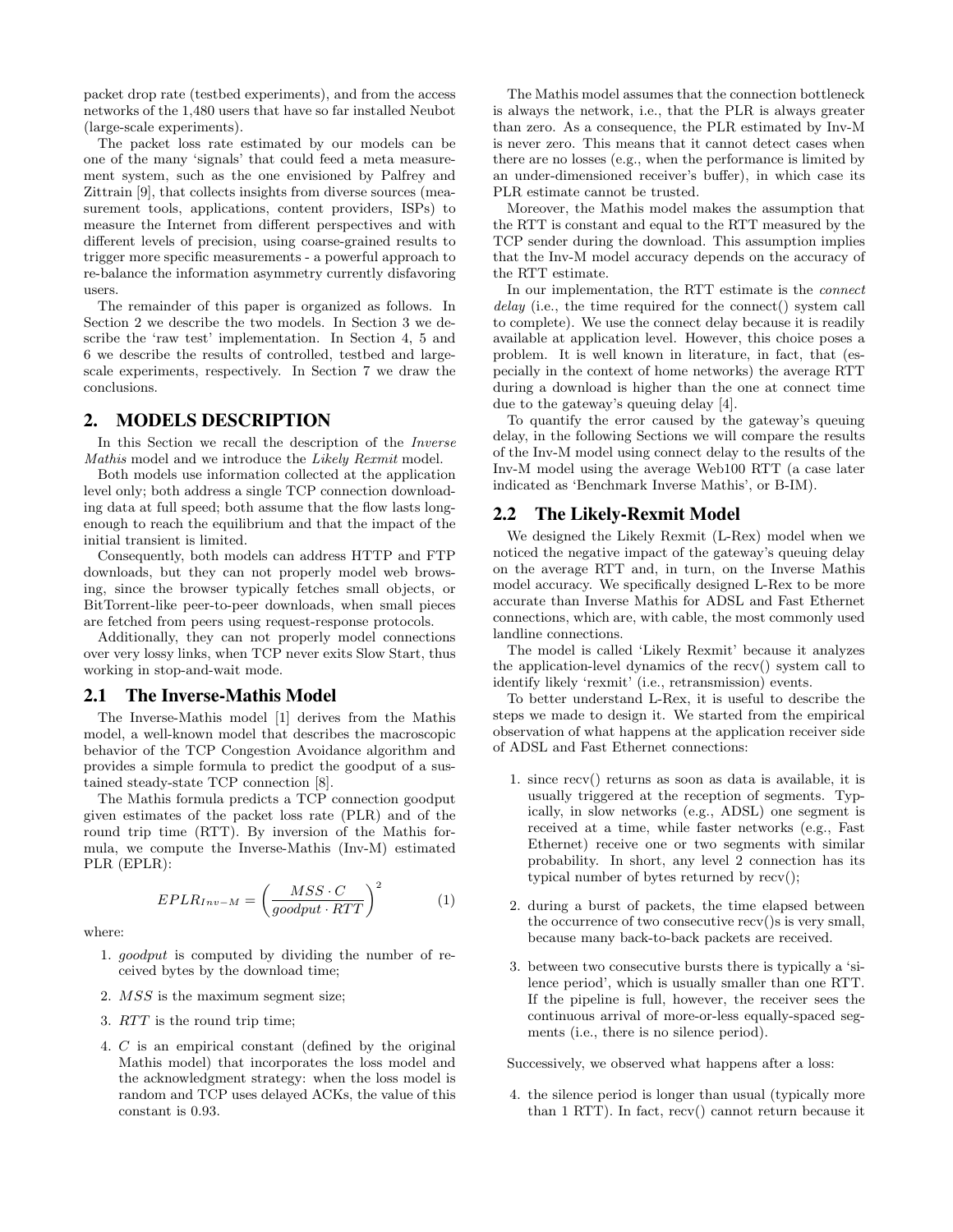is waiting for the missing segment. In the best case (i.e., Fast Retransmit) an additional RTT is needed to retransmit the packet and to trigger recv();

5. when the window is large, recv() returns to userspace a large, non-typical number of bytes (the lost segment plus all the segments that arrived while recv() was blocked).

We empirically noticed that many losses followed the pattern indicated by 4. and 5.: a longer-than-usual silence period, and a large, non-typical number of bytes. We used this information to define two empirical rules that count the number of estimated losses, which, in turn, is needed to compute the estimated packet loss rate.

The two empirical rules operate on a list that contains the number of bytes received by each recv() and the time elapsed since previous recv(). As a preliminary step, before we can apply the rules, we need to scan the list once, to compute the number of received bytes frequency. Then, we scan again the list and we count the number of cases for which:

- (i) the time elapsed since the previous recv() is greater than  $H \cdot RTT$ ;
- (ii) the number of received bytes is (a) greater than 1 MSS and (b) less frequent than K.

Once the number of estimated losses is known, the L-Rex estimated PLR (EPLR) is computed as follows:

$$
EPLR_{L-Res} = \frac{losses}{received\_bytes / MSS}
$$
 (2)

where *losses* is the number of estimated losses, *received bytes* is the number of received bytes, and MSS is the maximum segment size.

From repeated experiments, we optimized the value of the parameters  $H$  and  $K$  to maximize the number of identified losses for ADSL and Fast Ethernet access networks with moderate losses<sup>2</sup>. The optimal values are, respectively, 0.7 and 1%.

Unlike Inverse Mathis EPLR estimates, the L-Rex EPLR can be zero. However, there is no certainty that a zero value corresponds to no losses. For example, when there are losses that do not match the empirical rules (i) and (ii) above, the EPLR is zero.

## 3. IMPLEMENTATION

To produce data useful to compare the Likely Rexmit (L-Rex) model to the previously-developed Inverse Mathis (Invm) model, we wrote and deployed a new ad-hoc Neubot test, called 'raw test'. This test is an active transmission test that connects to a random Measurement Lab server (on port 12345) and performs a 10-second random-data TCP download.

During the 'raw test', the sender saves TCP state variables, exported by Web100. Notably, it saves: (a) CongestionSignals, the number of congestion signals experienced by TCP; (b)  $SegsOut$ , the total number of segments sent by TCP, including retransmitted ones.

Meanwhile, the receiver saves application-level data: (c) the connect delay; (d) the goodput; (e) the maximum segment size, obtained via getsockopt $()$ ;  $(f)$  a list that contains the number of bytes returned by each recv() and the time elapsed since the previous recv().

The (a)-(f) data above allows us to compute the Inv-M and the L-Rex PLR, using the procedures described in Section 2.1 and 2.2. It also allows us to compute the real PLR (RPLR) by dividing CongestionSignals by SegsOut. This is the PLR experienced by the transmitter, and we will use it as the ground truth to evaluate both models.

## 4. CONTROLLED EXPERIMENTS

In this Section, we discuss the results of 'raw test' experiments performed on access networks for which we could capture packets (called 'controlled experiments' because we had full control over the computer where Neubot was installed). The objective is to investigate how both models approximate the Real PLR (RPLR).

#### 4.1 Qualitative Overview

Nine controlled experiments on a combination of Internet connections (ADSL, Fast Ethernet and 3G) and platforms (Linux, Windows, and MacOS)<sup>3</sup> were run. Neubot testing policy was modified to start a new 'raw test' every 15 seconds. Tests were performed towards random Measurement Lab servers. Each experiment is relative to one connection and one operating system, and contains at least 100 tests.

Fig. 1 shows the results of 3 experiments for both the Inverse Mathis (Inv-M) and the Likely Rexmit (L-Rex) models. The dashed bisector line represents the exact prediction by a model that covers the whole RPLR range. Therefore, the closer to the bisector the points are, the more accurate the model is.

Inv-M points are reasonably close to the bisector, but do not evenly distribute around it. L-Rex points, instead, are considerably closer to the bisector and are more evenly distributed. The points distribution suggests that we can reduce the error by averaging multiple experiments on the same network path.

Windows XP ADSL points differ significantly between the two models, with L-Rex points much closer to the real PLR. Tcptrace<sup>4</sup> reveals that Windows XP performance is in most cases (79%) limited by the receiver's buffer; therefore, Mathis assumptions are not met, and the corresponding EPLR cannot be trusted.

## 4.2 Median Behavior

In the previous Section, we qualitatively showed that the L-Rex model is more accurate, with points evenly distributed around the bisector. Now, the question is whether we can reduce the noise and obtain a robust estimate of the typical PLR of a network path. As an indication of that, we use the median PLR.

We decided to use the median, and not the average, because the former is more robust to outliers. The PLR, in fact, can potentially range over a few orders of magnitude,

<sup>2</sup>ADSL and Fast Ethernet were chosen because they represent important Internet access technologies to which we had easy access.

<sup>&</sup>lt;sup>3</sup>We never changed the system's default TCP/IP configuration; therefore, we always run a flavor of NewReno. Windows 7 and Linux automatically scaled their TCP buffers, while MacOS 10.6 and Windows XP had fixed buffers.  $^{4}$ http://www.tcptrace.org/.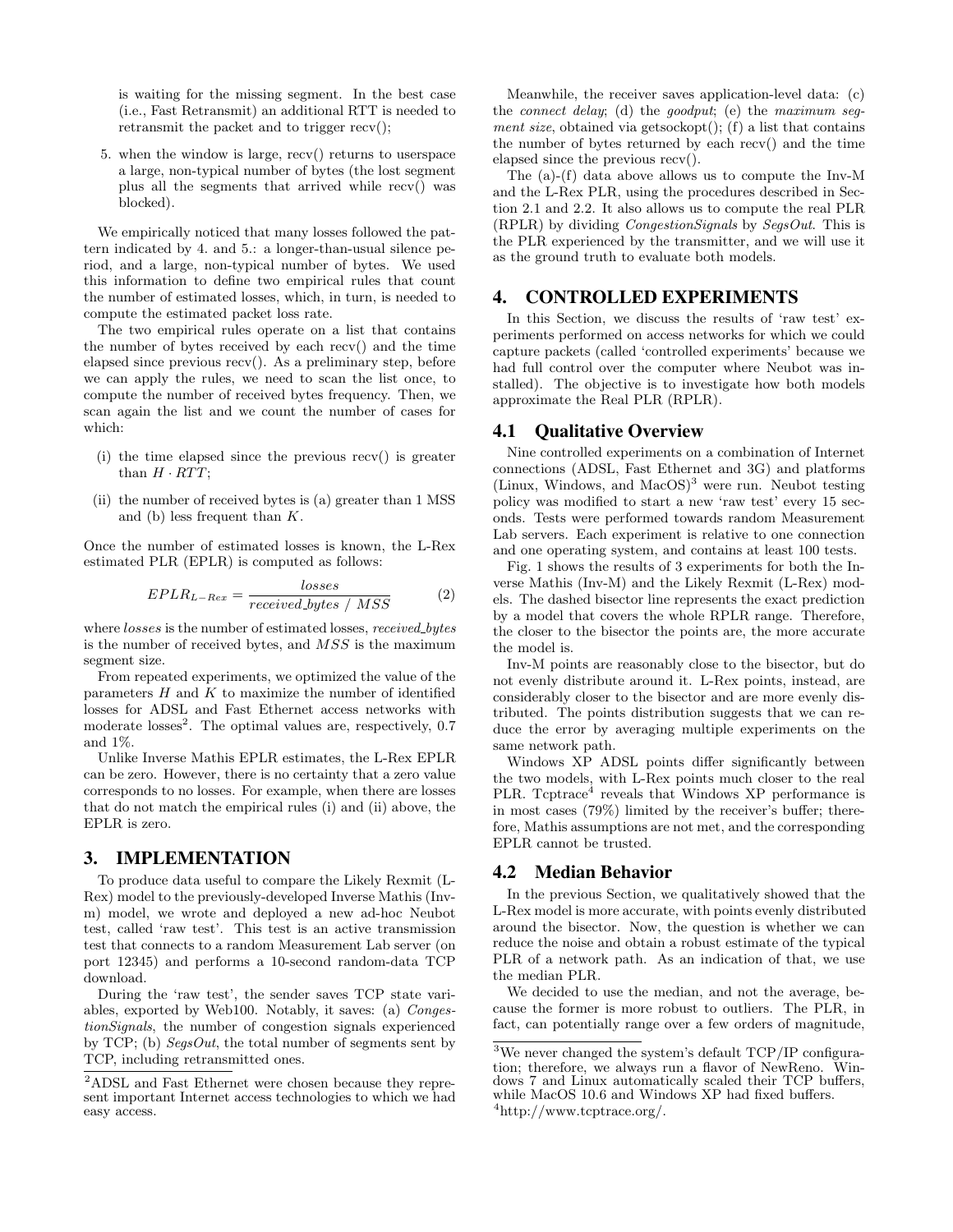

Figure 1: Estimated PLR (EPLR) versus the real PLR (RPLR).

and we want to avoid that occasional large values skew the estimate. For example, if the typical PLR is  $5 \cdot 10^{-4}$ , one single sample equal to  $10^{-3}$  can considerably shift the average.

To study the models median behavior, we have performed repeated controlled 'raw test' experiments with seven Measurement Lab sites (corresponding to 21 servers). They were selected to represent near (i.e., same continent) and far (i.e., transoceanic) destinations. From the results we computed the RPLR, the Inv-M EPLR and the L-Rex EPLR.

Successively, we grouped experiments performed by the same client with the same server together, and we computed the medians (ignoring cases where we had less than 4 samples).

## 4.3 Comparison of the models

Fig. 2 shows the empirical cumulative distribution function (CDF) of the relative error, computed on the medians. There are at least 13 points for each CDF.

The distribution indicates that L-Rex is more accurate than Inv-M. There is good probability that the L-Rex error is limited; e.g., in the ADSL Linux case, for more than 75% of the samples the relative error is lower than 0.4.

In Fig. 2, no CDF is plotted for 3G MacOS L-Rex; we investigated and we noticed that the relative error is 100% (i.e., the median EPLR is zero) in 18 cases out of 19. This happens because the variance of the number of bytes returned by recv() was higher than it is for the ADSL and Fast Ethernet connections for which we optimized L-Rex; therefore, the 1% threshold was too strict to detect the vast majority of the losses. In our future work, we look forward to better adapt the 0.7 and 1% thresholds to the characteristics of the access network.

We also investigated whether L-Rex is more accurate than Inv-M because of the RTT estimation error induced by the gateway's queuing delay. To do that, as anticipated in Section 2.1, in the Inv-M formula we replaced the connect delay with the average Web100 RTT. This change reduced the error, but the model was still not as accurate as L-Rex, suggesting that the gateway's queuing delay is not the only reason why Inv-M is less accurate than L-Rex (more on this point in Section 6).

#### 5. TESTBED EXPERIMENTS

In the previous Section, we have tested both models on access networks that we controlled. However, we did not



Figure 2: Empirical cumulative distribution function (CDF) of the relative error.



Figure 3: Empirical cumulative distribution function (CDF) of the relative error for varying packet drop rates (PDR).

control the typical loss ratio of the end-to-end path, which was a mixture of bursty losses (caused by the gateway queue dynamics) and much-less-bursty background losses, typical of the traversed (long distance) networks.

In this Section, we use a testbed to add random losses to the typical background losses of a network path. This allows us to study how the model behaves when the background loss rates of a network path increases (simulating what happens when there is congestion or when a Provider is actively managing router queues).

To run the experiment, Neubot was installed on a Linux box which was attached to a Linux gateway in our campus Fast Ethernet network. The gateway was configured to discard packets with a random loss model and no correlation. To do that, we used Netem, the Linux kernel's network emulation framework<sup>5</sup>.

Successively, we run 'raw test' experiments with varying packet drop rates (PDR) at the gateway. We varied the PDR from 0 (i.e., the PLR was the typical PLR of each network path) to  $5 \cdot 10^{-3}$  (where the PDR dominated over the typical PLR of every path we tested).

Fig. 3 shows the empirical cumulative distribution function (CDF) of the relative error. Each experiment consists of at least 37 samples, with only three experiments with

<sup>5</sup> http://www.linuxfoundation.org/collaborate/workgroups /networking/netem.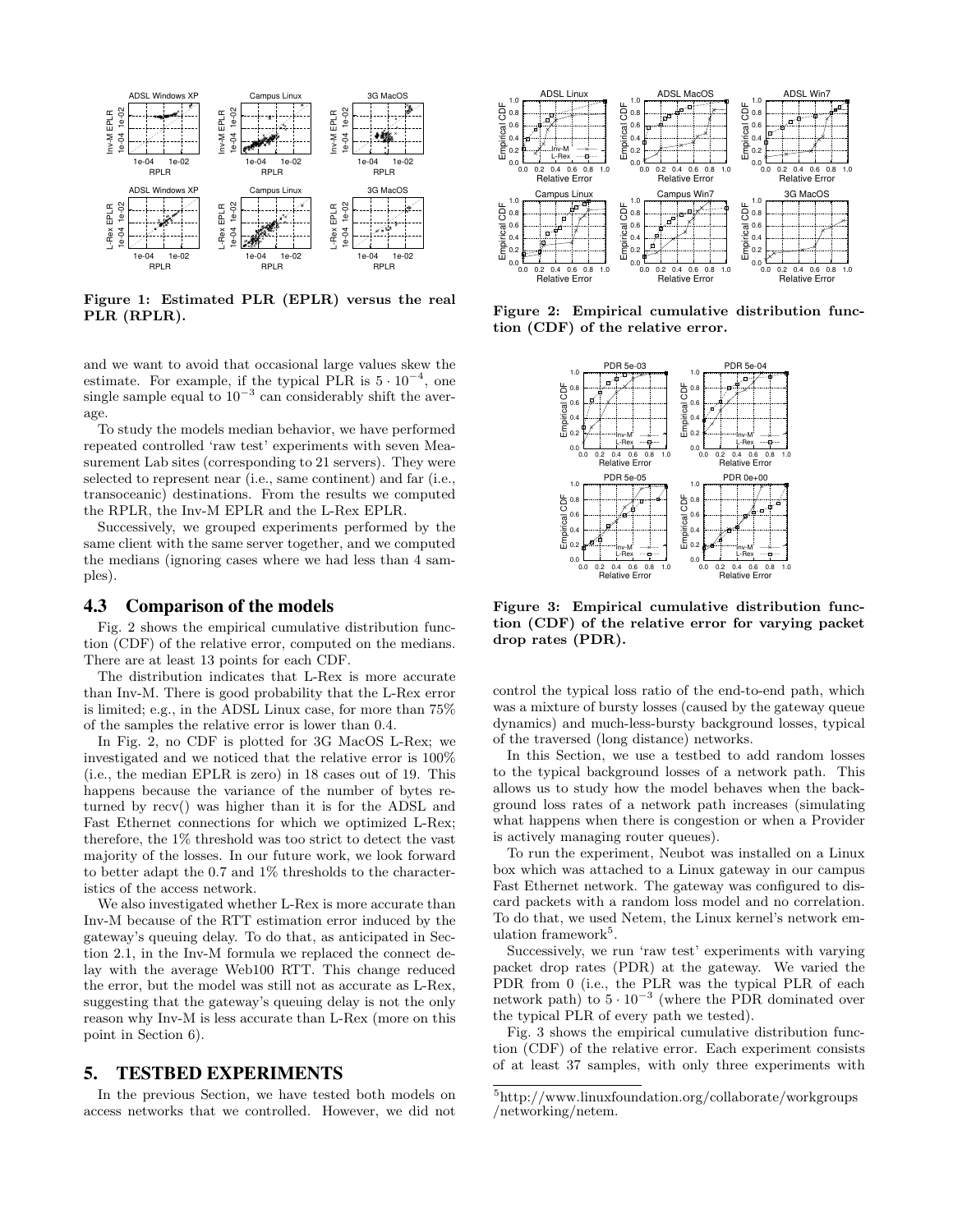RPLR equal to zero (two for PDR equal to  $5 \cdot 10^{-5}$ , and one for PDR equal to zero).

The trend is that Likely Rexmit (L-Rex) is more accurate than Inverse Mathis (Inv-M) when the PDR is higher than 5 · 10<sup>−</sup><sup>5</sup> . For lower PDR, L-Rex is less accurate than Inv-M. This trend reflects the general behavior of the models for different RPLR ranges, as we will see in the next Section.

## 6. LARGE-SCALE EXPERIMENTS

In this Section, we analyze the results of 'raw test' experiments run from the access networks of the 1,480 users that have installed Neubot. The objective is to study the models accuracy at different RPLR ranges (including when the RPLR is zero).

#### 6.1 Data Overview and Preprocessing

Our dataset contains the results of the 'raw test' performed by Neubot instances installed worldwide. The dataset is in the public domain and can be downloaded freely from the Neubot web site<sup>6</sup>.

From 18th November 2012 to 17th February 2013, 565,559 tests were performed by 22,681 unique IP addresses and by 1,480 unique Neubot IDs, using four diverse platforms: Win32 (259,910; 46% of the tests), MacOS (228,712; 40%), Linux (75,497; 14%), and FreeBSD (1,440; 0.25%). We will concentrate on the first three cases. Tests were performed towards 33 Measurement Lab sites (corresponding to 99 distinct servers), with a nearly uniform distribution of the load among them. Countries with more tests are: the U.S. (195,059; 34%), Italy (92,210; 17%), Germany (67,496 11%), France (32,098; 5%), and the U.K. (27,271; 4%).

Neubot does not gather information on the type of access network used by the device on which it is installed (i.e., whether it is fixed or mobile). However, a quick analysis of the involved Autonomous Systems shows very few mobile providers.

From the above data, we computed the RPLR, the Inverse Mathis (Inv-M) and the Likely Rexmit (L-Rex) EPLR. As anticipated in Section 2.1, we also estimated the PLR with Inv-M using the average Web100 RTT in place of the connect delay. We will indicate this case as the 'Benchmark Inverse Mathis' (B-IM).

As in Section 4.2-4.3, we compute the medians to reduce the noise caused by outliers. We group together experiments performed by the same client with a Measurement Lab site, and we compute the median EPLR and the median RPLR (ignoring the cases with less than 8 samples).

#### 6.2 Relative Error

Fig. 4 shows the empirical cumulative distribution function (CDF) of the relative error computed on the medians, for different RPLR ranges and operating system platforms. Unlike Section 4, here we can not distinguish between Windows 7 and XP because Neubot identifies only the platform. Tab. 1 shows the number of points used for the CDF.

In Fig. 4, for high RPLR (i.e., greater than  $10^{-3}$ ) and moderate RPLR (i.e., between  $10^{-4}$  and  $10^{-3}$ ), the L-Rex model error is reasonably limited, and the model is more accurate than Inv-M: in the worst case (Win32 for moderate RPLR), in fact, L-Rex has lower relative error than Inv-M

| I RPLR.              | MacOS            | Linux     | Win32            |
|----------------------|------------------|-----------|------------------|
| $[10^{-3}, \infty)$  | $1,456$ $(24\%)$ | 378 (20%) | 1,529(22%)       |
| $(10^{-4}, 10^{-3})$ | $2,179$ $(35\%)$ | 839 (44%) | $2,115$ (30%)    |
| $(0, 10^{-4}]$       | 389 (6\%)        | 373 (19%) | 357(5%)          |
|                      | $2,148$ (35%)    | 333 (17%) | $3,039$ $(43\%)$ |

Table 1: Number of points in Fig. 4 (first three rows) and Fig. 5 (last row).

for 65% of the samples. However, for low RPLR (i.e., lower than  $10^{-4}$ ), it is less accurate than the Inv-M model.

As we noted in Section 2.2, in fact, the L-Rex model was designed and optimized for landline networks with moderate losses. This explains why it is more effective than Inv-M for RPLR greater than  $10^{-4}$ .

We performed one extra experiment on a Gigabit Ethernet with default MSS (1460 bytes) to understand L-Rex reduced accuracy with low RPLR. We noticed that the variance of the number of bytes returned by each recv() was higher than it is for the ADSL and Fast Ethernet connections for which we optimized L-Rex; therefore, the 1% threshold was too strict to detect all the losses.

The large-scale experiments confirm the gateway's queuing delays. Indeed, when we use the Web100 average RTT in place of the connect delay, we typically obtain a more accurate estimate (indicated as B-IM in Fig. 4). In particular, for Win32 and MacOS, B-IM is the most accurate model for both high and low RPLR conditions.

To complete our comparison of the two models, we study now the case where the RPLR is zero. We did not study it before because in controlled and testbed experiments the case was not frequent. Instead, as Tab. 1 shows, this case is more significant in large scale experiments.

## 6.3 Absolute Error When RPLR is zero

Fig. 5 shows the empirical cumulative distribution function (CDF) of the absolute error for different operating system platforms when the RPLR is equal to zero. The error is computed on the medians and is equal to the EPLR (since the RPLR is zero). Tab. 1 shows the number of points used for the CDF.

When the RPLR is zero, L-Rex is the best model, because in the worst case (Win32) it yields zero 65% of the times. On the contrary, Inv-M is much less accurate, but this should not come as a surprise: as we anticipated in Section 2.1, in fact, the model EPLR cannot be zero.

The distribution also shows that the L-Rex model is less likely to yield high estimates when the RPLR is zero. In general, L-Rex is the most accurate model (equally with B-IM for Linux). In the worst case (Win32), for 25% of the samples the model yields a value greater than  $10^{-4}$  when the RPLR is zero.

#### 6.4 Comparison of the models

Large scale experiments results confirm that L-Rex is more accurate than Inv-M to estimate moderate to high PLR. However, L-Rex is less accurate than Inv-M for low PLR. L-Rex is also good at detecting when there are no losses (even though this is not the case for which it was designed).

Inv-M, instead, is consistent along the whole PLR range. However, Inv-M is less accurate than L-Rex for high and moderate PLR, and it cannot identify (by construction) the case when the PLR is zero.

 $6$ http://neubot.org/data